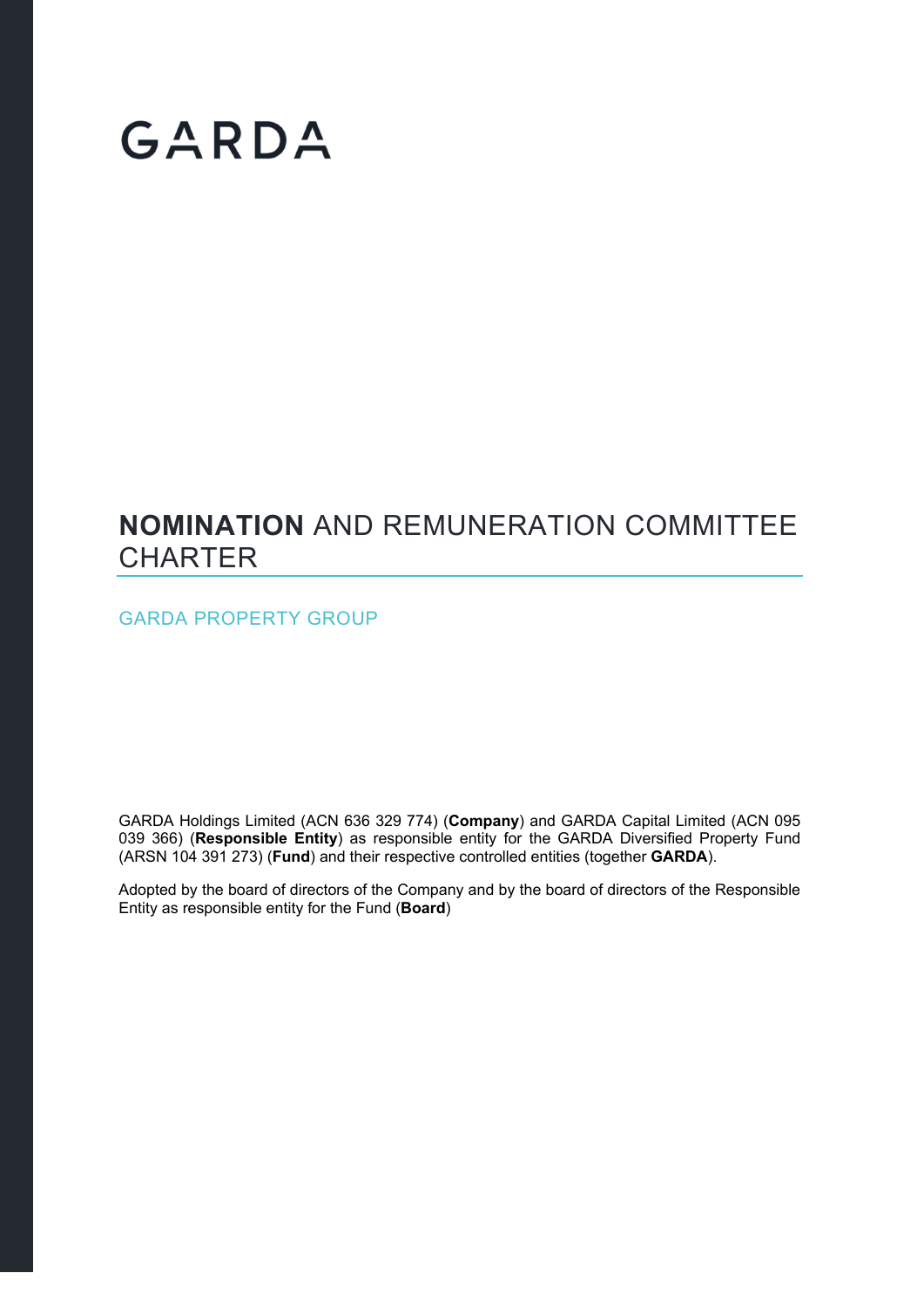## GARDA

### **TABLE OF CONTENTS**

| 3 <sub>1</sub> |  |
|----------------|--|
| 4.             |  |
| 5 <sub>1</sub> |  |
| 6.             |  |
|                |  |
| 8.             |  |
| 9.             |  |
| 10.            |  |
|                |  |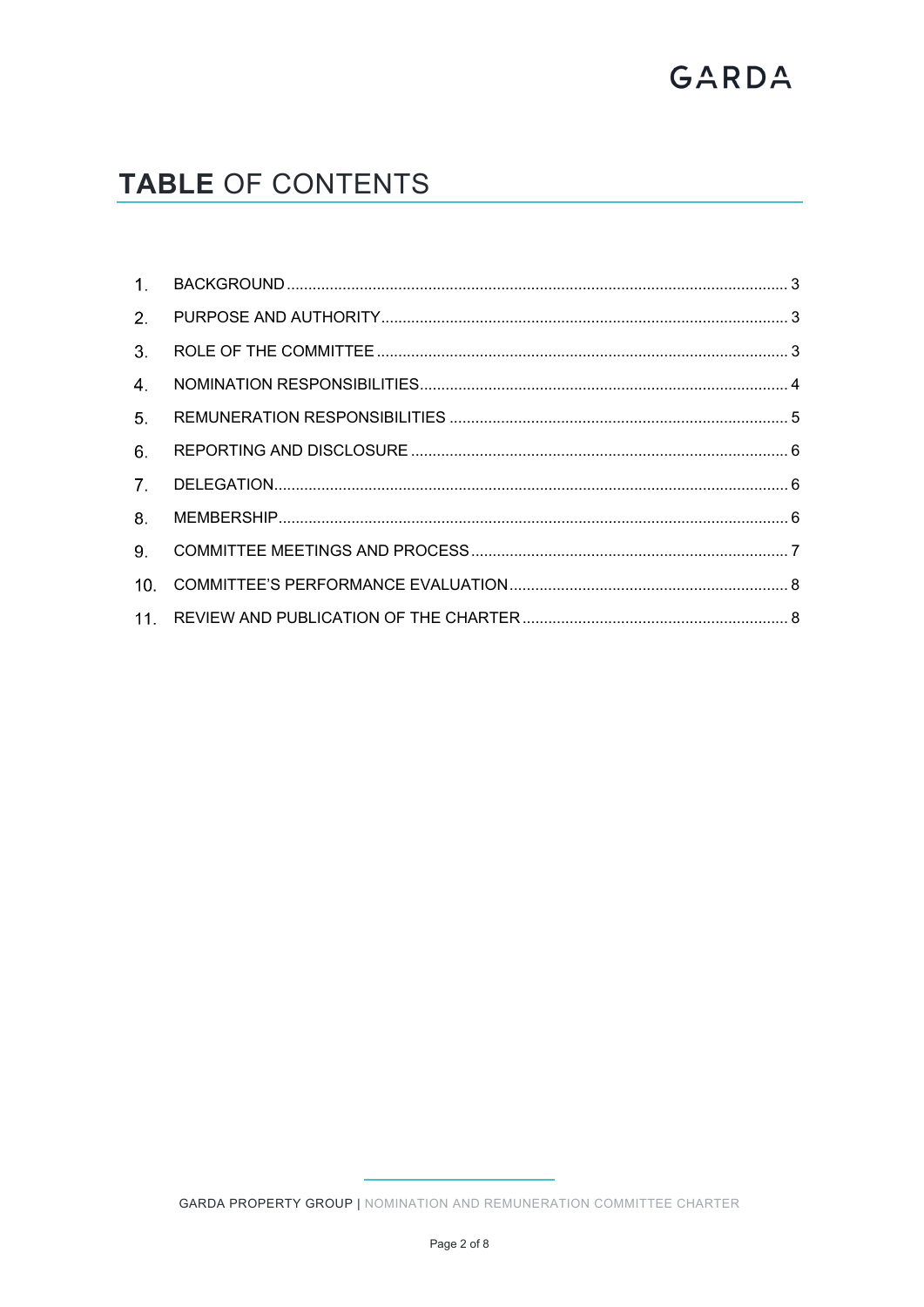#### 1. BACKGROUND

This charter applies to all members of GARDA. Members of GARDA may, from time to time, act as the responsible entity of one or more funds.

GARDA Property Group is a stapled group comprising the Company and the Fund (and their respective controlled entities). The Responsible Entity is a wholly-owned subsidiary of the Company and is the responsible entity for the Fund.

Shares in the Company and units in the Fund are stapled together to form a single class of stapled securities (**Securities**). The Securities are listed on the Australian Securities Exchange (**ASX**).

#### 2. PURPOSE AND AUTHORITY

#### 2.1 PURPOSE

The purpose of this Nomination and Remuneration Committee Charter is to specify the authority delegated to the Nomination and Remuneration Committee (**Committee**) by the Board and to set out the role, responsibilities, membership and operation of the Committee.

#### 2.2 AUTHORITY

The Committee is a committee of the Board established in accordance with the Company's constitution and authorised by the Board to assist it in fulfilling its statutory, fiduciary and regulatory responsibilities. It has the authority and power to exercise the role and responsibilities set out in this Charter and granted to it under any separate resolutions of the Board from time to time.

#### ROLE OF THE COMMITTEE

#### 3.1 NOMINATION

The committee assists and advises the Board on:

- a) Board succession planning generally;
- b) induction and continuing professional development programs for directors;
- c) the development and implementation of a process for evaluating the performance of the Board, its committees and directors;
- d) the process for recruiting a new director, including evaluating the balance of skills, knowledge, experience, independence and diversity on the Board and, in the light of this evaluation, preparing a description of the role and capabilities required for a particular appointment;
- e) the appointment and re-election of directors; and
- f) ensuring there are plans in place to manage the succession of the Managing Director (in an executive capacity) (**MD**) and other senior executives,

to ensure that the Board is of a size and composition conducive to making appropriate decisions, with the benefit of a variety of perspectives and skills and in the best interests of GARDA.

#### 3.2 REMUNERATION

The Committee also assists and advises the Board on remuneration policies and practices for the Board, the MD, the Chief Operating Officer (**COO**), senior executives and other persons whose activities, individually or collectively, affect the financial soundness of GARDA.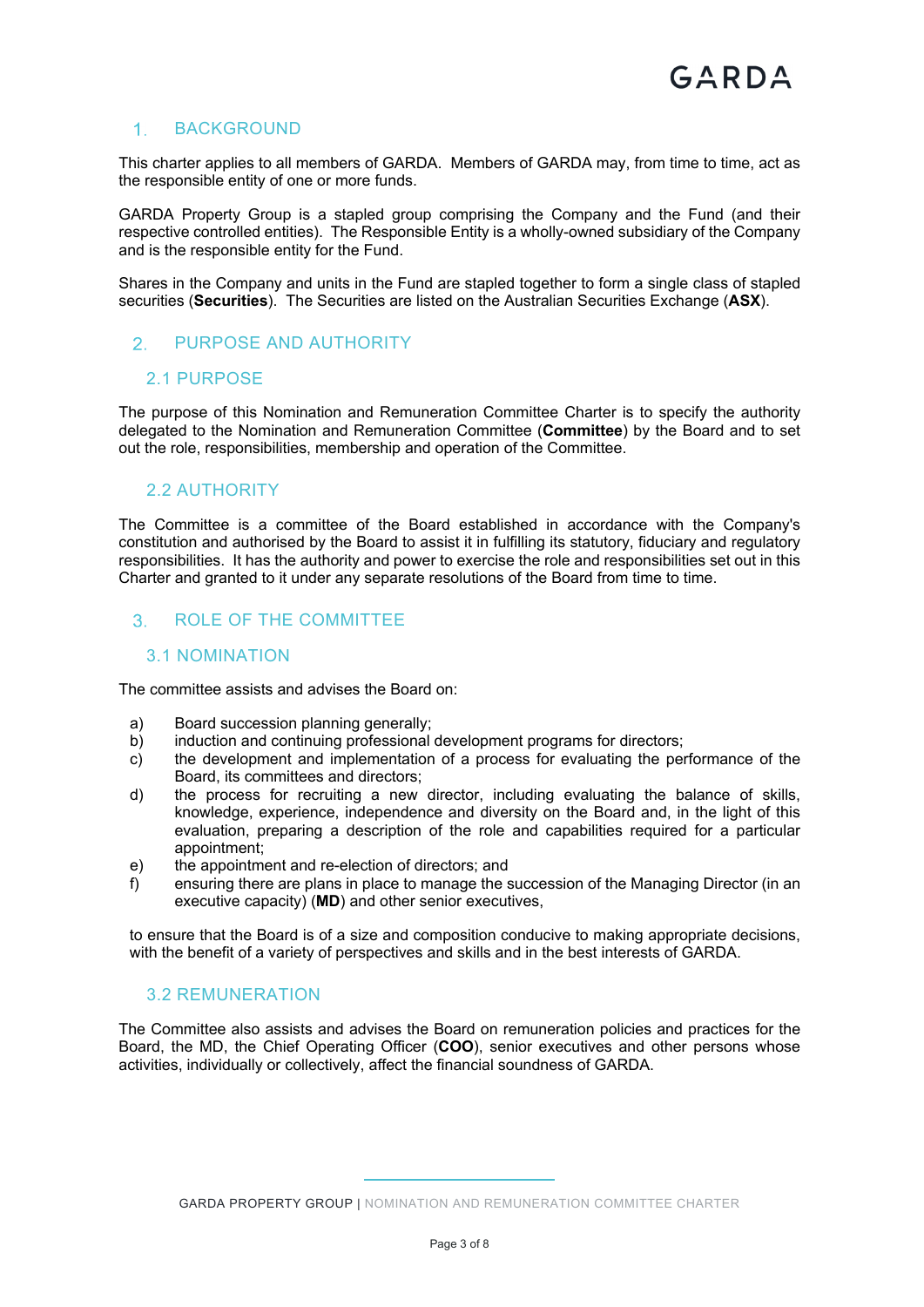The policies and practices are designed to:

- a) enable GARDA to attract, retain and motivate directors, executives and employees who will create value for Securityholders within an appropriate risk management framework, by providing remuneration packages that are equitable and externally competitive;
- b) be fair and appropriate having regard to the performance of GARDA and the relevant director, executive or employee;
- c) align remuneration to the values and risk appetite of GARDA; and
- d) comply with relevant legal requirements.

#### 4. NOMINATION RESPONSIBILITIES

The committee is responsible for:

- a) **Board size** making recommendations regarding the size of the Board, being a size that encourages efficient decision making;
- b) **director competencies** identifying and making recommendations regarding the necessary and desirable competencies of directors;
- c) **skills matrix** formulating a Board skills matrix setting out the mix of skills that the Board currently has or is looking to achieve in its membership;
- d) **director recommendations** developing and reviewing the process for the selection, appointment and re-election of directors, and making recommendations to the Board by:
	- (i) evaluating the balance of skills, experience, independence, industry knowledge and diversity of directors sitting on the Board;
	- (ii) in light of this evaluation, preparing a description of the role and capabilities required for a particular appointment; and
	- (iii) undertaking appropriate checks before appointing a director or senior executive or putting someone forward for appointment;
- e) **providing information** providing Securityholders with material information in the Committee's possession relevant to a decision as to whether or not to elect or re-elect a director;
- f) **diversity commitment** co-ordinating with the Board to ensure that GARDA meets its commitment to becoming a diverse and inclusive workplace;
- g) **diversity culture** identifying ways to promote a culture supportive of diversity, including recruitment from a diverse pool of candidates and setting and monitoring appropriate measurable objectives;
- h) **induction**  implementing induction programs for new directors, including ensuring that directors have sufficient understanding of accounting matters to fulfil their responsibilities in relation to financial statements;
- i) **on-going programs** implementing programs to enhance director competencies so they can perform their roles as directors effectively, and to update directors' knowledge and skills, including:
	- (i) key developments affecting GARDA, and the industries and environment in which it operates; and
	- (ii) ongoing briefings on developments in accounting standards;
- j) **assessing performance** implementing a formal and rigorous process (including considering whether to use external facilitators) to evaluate the performance of the Chairperson, Board, Board committees and individual directors, and senior executives at least once every reporting period, and addressing issues that may arise from the review;
- k) **assessing time commitment** reviewing the time required to be committed by nonexecutive directors to properly fulfil their duties to GARDA and whether non-executive directors are meeting these requirements;
- l) **assessing independence** assisting the Board in assessing the independence of each non-executive director;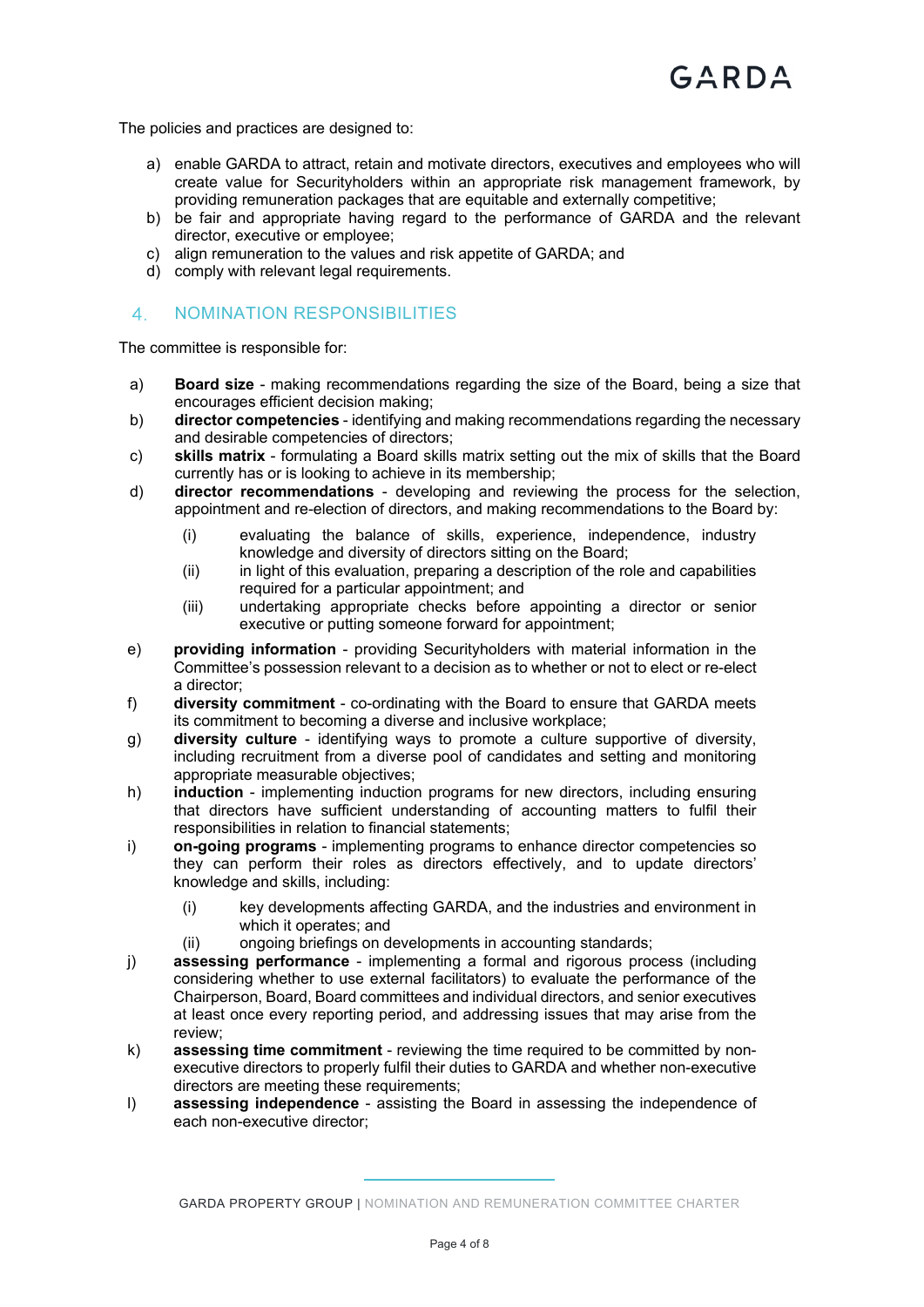- m) **succession plans** reviewing Board and senior executive succession plans and processes, including for the MD and other senior executive positions and being conscious of each director's tenure, to maintain an appropriate balance of skills, experience, expertise and diversity; and
- n) **governance matters** reviewing and making recommendations in relation to any corporate governance issues as requested by the Board from time to time.

#### **5. REMUNERATION RESPONSIBILITIES**

#### 5.1 GENERAL

The committee is responsible for developing, reviewing and making recommendations to the Board on:

- a) **directors' fees** the remuneration framework of GARDA for directors, including, the process by which any pool of directors' fees approved by the Company's Securityholders is allocated to directors;
- b) **senior executives** the remuneration packages to be awarded to senior executives, including key performance indicators;
- c) **disclosure** separately disclosing its policies and practices regarding the remuneration of non-executive directors and the remuneration of executive directors and other senior executives;
- d) **policies** the recruitment, retention and termination policies of GARDA for the MD and senior executive positions and any changes to those policies;
- e) **incentive schemes** incentive schemes, if appropriate, for the MD and senior executives;
- f) **equity based** equity based remuneration plans, if appropriate, for senior executives and other employees; and
- g) **superannuation** superannuation arrangements for directors, senior executives and other employees.

#### 5.2 INCENTIVE SCHEMES AND EQUITY-BASED REMUNERATION

For any incentive schemes or equity-based plans which are adopted, the Committee is responsible for:

- a) **reviewing** reviewing their terms (including any eligibility criteria and performance hurdles);
- b) **administration** overseeing their administration (including compliance with applicable laws that restrict participants from hedging the economic risk of their Securityholdings) and disclosing its policy on whether participants are permitted to enter into transactions (whether through the use of derivatives or otherwise) which limit the economic risk of participating in the scheme;
- c) **Securityholder approval** considering whether Securityholder approval is required or desirable for the schemes or plans and for any changes to them; and
- d) **payments and awards** ensuring that payments and awards of equity are made in accordance with their terms and any Securityholder approval.

#### 5.3 STRUCTURE OF REMUNERATION

In fulfilling these responsibilities, the Committee will ensure that:

- (a) **distinguishing structures** a clear distinction is maintained between the structure of nonexecutive directors' remuneration and that of executive directors and senior executives;
- (b) **linking rewards** a proportion of executive directors' and senior executives' remuneration is structured in a manner designed to link rewards to corporate and individual performance (reflecting short, medium and and longer-term performance objectives appropriate to the circumstances and goals of GARDA);

GARDA PROPERTY GROUP | NOMINATION AND REMUNERATION COMMITTEE CHARTER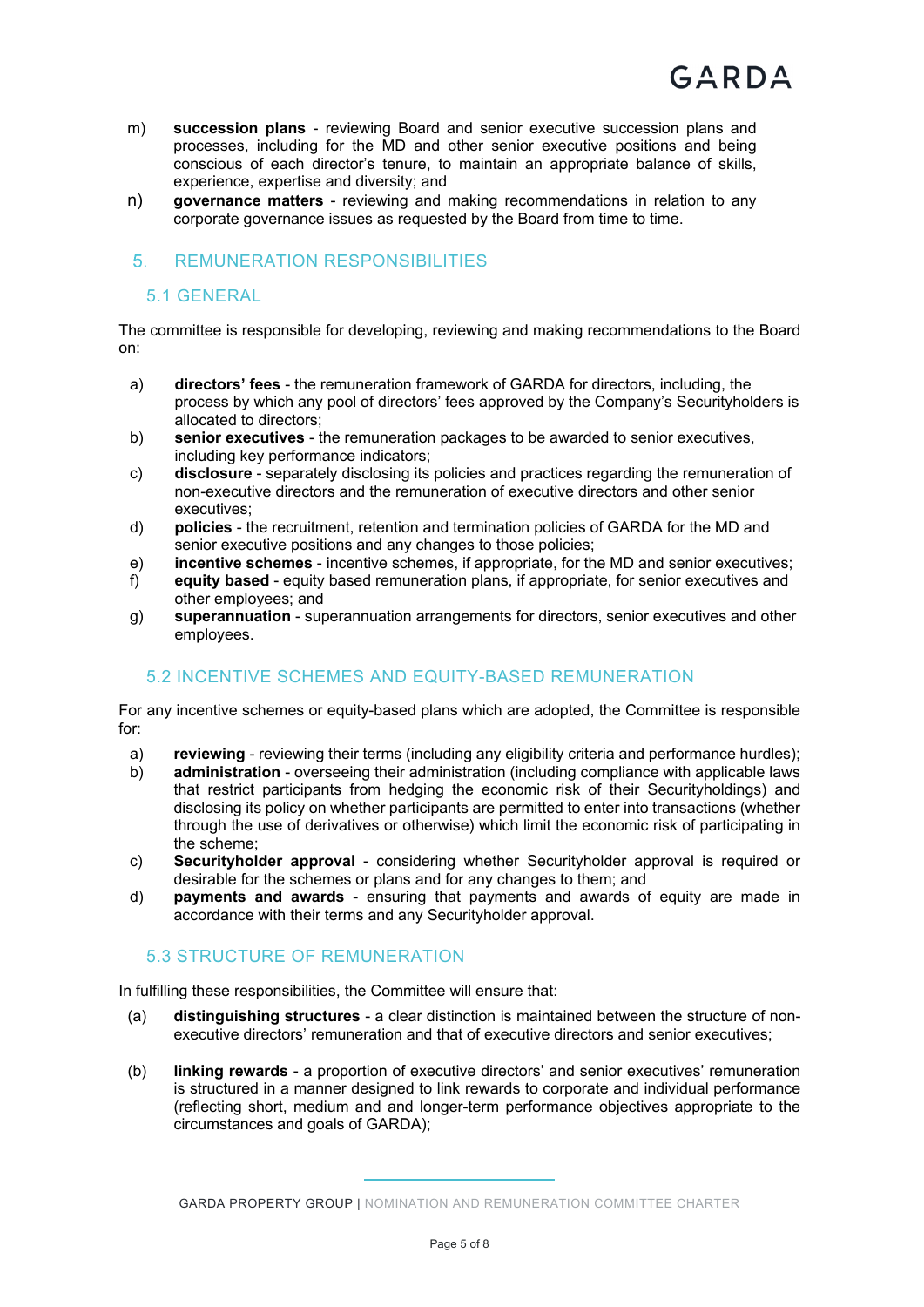- (c) **remuneration consultant** any engagement of a remuneration consultant is approved by the Board or the Committee, and the remuneration consultant must report its recommendation directly to either or both of the members of the Board (other than an executive director) or members of this Committee;
- (d) **no influence** the Committee and the Board are satisfied with the arrangements put in place to ensure that any remuneration recommendation made by the remuneration consultant is made free from undue influence from any member of the key management personnel to whom the recommendation relates; and
- (e) **providing information** the Committee will provide the Board with information sufficient to ensure that the Board makes an informed decision in relation to the Committee's recommendations.

#### 6. REPORTING AND DISCLOSURE

The Committee will liaise with the Audit and Risk Committee and the Board in relation to the remuneration related reporting of, as applicable, GARDA in the financial statements and remuneration report required by the *Corporations Act 2001* (Cth).

The Committee will approve an annual remuneration report containing information on remuneration policy, practices, attendance at, and the frequency of, Committee meetings and make recommendations to the Board for the inclusion of the remuneration report in the annual report of, as applicable, GARDA.

The Committee will make recommendations to the Board regarding the process for evaluating performance of the Board, its committees and the directors individually.

The Committee will ensure that all applicable governance, accounting and legal requirements regarding disclosure of remuneration, in all forms, are complied with.

The Committee Chairperson will attend annual general meetings prepared to respond to any questions on the Committee's activities.

#### DELEGATION

The Committee may delegate any of its powers and responsibilities as the Committee thinks appropriate for the administration of director, senior executive and employee share, option or other plans, to senior management.

#### 8 MEMBERSHIP

#### 8.1 COMPOSITION AND SIZE

The committee should consist of:

- only non-executive directors;
- a majority of independent directors (where possible); and
- at least 3 members.

GARDA will disclose the members of the Committee.

Each member must be free from any interest, business or other relationship which, in the opinion of the Board, could, or could reasonably be perceived to, materially interfere with the exercise of his or her independent judgment as a member of the Committee.

Each member is expected to possess adequate remuneration, regulatory and industry knowledge to carry out his or her responsibilities as a member of the Committee.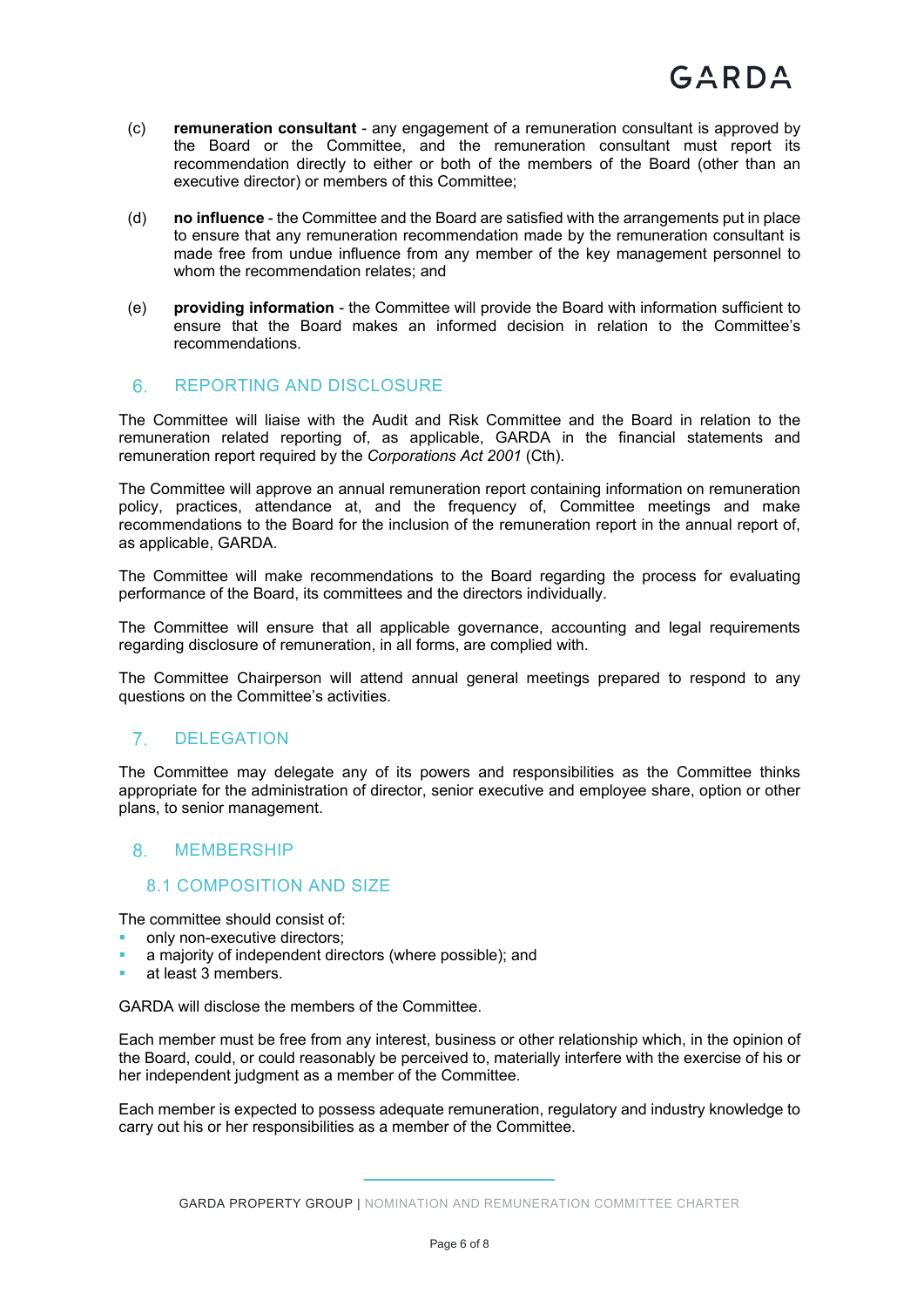The term of service of Committee members will be reviewed by the Chairperson at least annually, with a view to rotating members periodically, but without losing the continuity of experience and knowledge gained by the members of the Committee.

#### 8.2 CHAIRPERSON

The Chairperson of the Committee should be an independent non-executive director. The Chairperson of the Committee is appointed by the Board. If, for a particular Committee meeting, the Committee Chairperson is not present within 10 minutes of the nominated starting time of the meeting, the Committee may elect a Chairperson for the meeting. Also, if:

- (a) the Committee Chairperson is the Chairperson of the Board; and
- (b) the appointment of a successor to the Chairperson of the Board is being considered at a Committee meeting,

The Committee members must elect an alternative Chairperson for the portion of the meeting concerning the appointment of a successor to the Chairperson.

#### 8.2 SECRETARY

The Company Secretary is the Secretary of the Committee.

#### COMMITTEE MEETINGS AND PROCESS

#### 9.1 MEETINGS

Meetings and proceedings of the Committee are governed by the provisions in the Company's constitution regulating meetings and proceedings of the Board and committees of the Board in so far as they are applicable and not inconsistent with this Charter.

Committee members may attend meetings in person or by electronic means.

#### 9.2 FREQUENCY AND CALLING OF MEETINGS

The Committee will meet as frequently as required to perform its functions, but not less than annually. The Chairperson must call a meeting of the Committee if requested by any member of the Committee, the external auditor, the internal auditor (if any) or the Chairperson of the Board.

At the end of each reporting period, the Board will disclose the number of times the Committee met throughout that reporting period and the individual attendance of each Committee member at those meetings.

#### 9.3 QUORUM

Two directors constitute a quorum for meetings of the Committee.

#### 9.4 ATTENDANCE BY MANAGEMENT AND ADVISERS

The Committee Chairperson may invite the MD, COO, other senior executives, directors who are not members of the Committee and external advisers of GARDA to attend meetings of the Committee.

#### 9.5 CONFLICTS

No member of the Committee will participate in the determination of their own remuneration or the specific remuneration policies that are applicable to them.